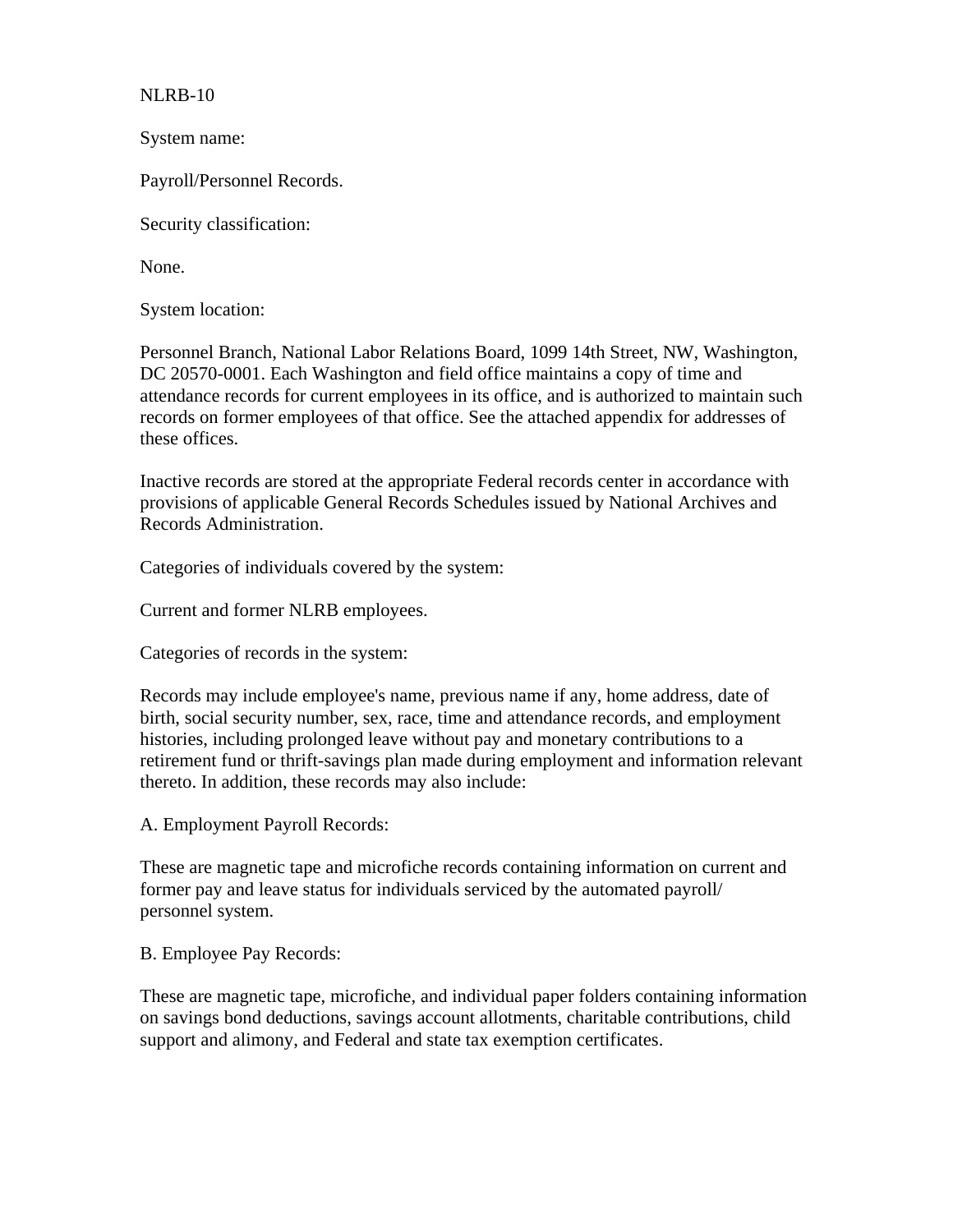The individual paper folders contain source documents, correspondence, and other papers in support of an active employee's pay and other allowances requested by the employee.

C. History of Earnings and Time and Attendance Records:

These are paper copies and microfiche records containing information on earnings, time and attendance, leave, and other pay-related activities.

D. Copies of Retirement Records:

These are copies of Individual Retirement Records, Civil Service Retirement (SF-2806) or the Federal Employees Retirement System (SF-3100) from the former payroll systems. These records will be used to update employees' records in cases of retroactive adjustments.

E. Former Employee Pay Records:

These records are the employee pay records (A and C, above) for employees who have been separated, transferred, or retired. In addition to information contained in the Employee Pay Records, they include information related to retirement, separation or transfer, time and attendance, and leave. These records are destroyed after separation in accordance with the NARA General Records Schedule.

F. Unemployment Records:

These records are the Unemployment Compensation Records for separated employees who seek unemployment benefits. They are maintained in a separate file.

G. Returned Check Records: These records are a manual log for recording and controlling checks issued to employees that were returned to the Agency because they were undelivered, erroneous, or canceled prior to conversion to cash.

H. Indebtedness Records:

These records include source documents, correspondence, and other papers containing information regarding the Government's claims of debt against individuals covered by the system. These records are supplemented by hard copy or electronic records necessary to establish the identity and address of the individuals, including in certain cases, the taxpayer's mailing address provided by the Internal Revenue Service.

Authority for maintenance of the system:

The Agency head is responsible for establishing and maintaining an adequate payroll system, covering pay, leave, time and attendance, and allowances, in accordance with 5 U.S.C. 8301, 29 U.S.C. 153(a) and (d), 154; the Debt Collection Act of 1982 and 49 FR 27470 (salary offset provisions published 7/3/84) and 5 U.S.C. 8501-8508,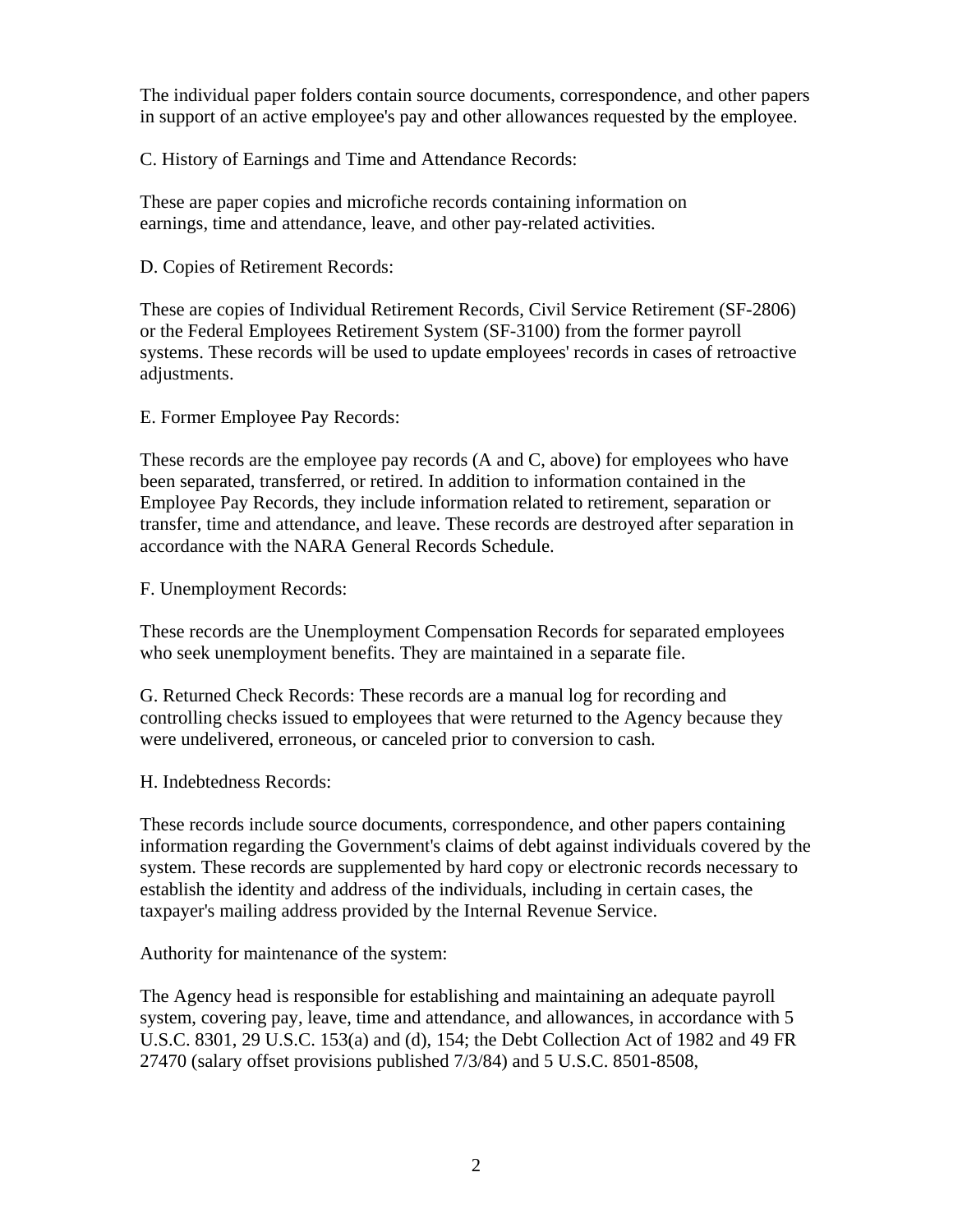Unemployment Compensation for Federal employees, the Debt Collection Improvement Act of 1996, and the Personal Responsibility and Work Opportunity Reconciliation Act (PRWORA) of 1996 Pub. L. 104-193, 316(f) codified at 42 U.S.C. 653.

Purpose(s):

These records document the payroll process as it relates to current and former NLRB employees, and are used to support various fiscal and personnel functions.

Routine uses of records maintained in the system, including categories of users and the purposes of such uses:

The records or information contained therein may be disclosed to:

1. Individuals who need the information in connection with the processing of an appeal, grievance, or complaint.

2. The U.S. Department of Agriculture, National Finance Center.

3. The Office of Personnel Management concerning pay and benefits for administering the Civil Service/Federal Employees Retirement Systems, and other information necessary for the office to carry out its Government-wide personnel management functions.

4. State and local authorities for the purpose of verifying tax collections, unemployment compensation claims, and administering public assistance programs.

5. The U.S. Department of Health and Human Services for the administration of the social security program.

6. The U.S. General Accounting Office for audit purposes.

7. Other agencies, offices, establishments, and authorities, whether Federal, State, or local, authorized or charged with the responsibility to investigate, litigate, prosecute, enforce, or implement a statute, rule, regulation, or order, where the record or information, by itself or in connection with other records or information, indicates a violation or potential violation of law, whether criminal, civil, administrative or regulatory in nature, and whether arising by general statute or particular program statute, or by regulation, rule, or order issued pursuant thereto.

8. A Member of Congress or to a Congressional staff member in response to an inquiry of the congressional office made at the written request of the constituent about whom the records are maintained.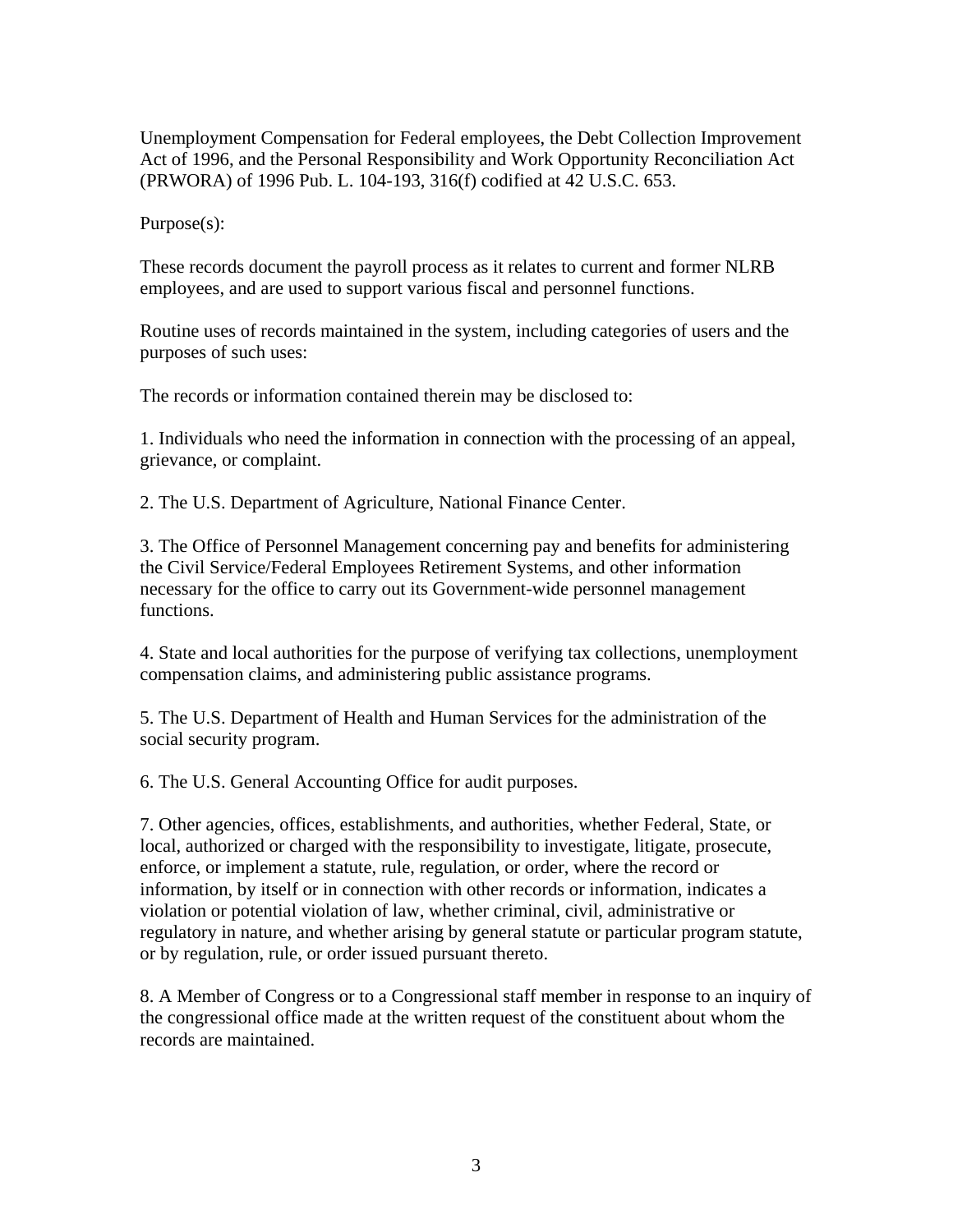9. An arbitrator to resolve disputes under a negotiated grievance arbitration procedure.

10. Officials of labor organizations recognized under 5 U.S.C. chapter 71, when disclosure is not prohibited by law; and the data is normally maintained by the Agency in the regular course of business and is reasonably available and necessary for full and proper discussion, understanding and negotiation of subjects within the scope of collective bargaining. The forgoing shall have the identical meaning as 5 U.S.C. 7114(b)(4) as interpreted by the FLRA and the courts.

11. The Department of Justice for use in litigation when either:

(a) The NLRB or any component thereof: (b) an employee of the NLRB in his or her official capacity; (c) any employee of the NLRB in his or her individual capacity, where the Department of Justice has agreed to represent the employee; or (d) the United States Government where the NLRB determines that litigation is likely to affect the NLRB or any of its components, is a party to litigation or has an interest in such litigation, and the use of such records by the Department of Justice is deemed by the NLRB to be relevant and necessary to the litigation, provided that in each case the Agency determines that disclosure of the records to the Department of Justice is a use of the information contained in the records that is compatible with the purpose for which the records were collected.

12. A court, magistrate, administrative tribunal, or other adjudicatory body in the course of presenting evidence or argument, including disclosure to opposing counsel or witnesses in the course of civil discovery, litigation, or settlement negotiations, or in connection with criminal law proceedings, when: (a) The NLRB or any component thereof; or (b) any employee of the NLRB in his or her official capacity; or (c) any employee of the NLRB in his or her individual capacity where the NLRB has agreed to represent the employee; or (d) the United States Government is a party to litigation or has interest in such litigation, and determines that such disclosure is relevant and necessary to the litigation and that the use of such records is therefore deemed by the NLRB to be for a purpose that is compatible with the purpose for which the records were collected.

13. The U.S. Treasury Department for payroll purposes.

14. Names, social security numbers, home addresses, dates of birth, dates of hire, quarterly earnings, employer identifying information, and State of hire of employees may be disclosed to the Office of Child Support Enforcement, Administration for Children and Families, Department of Health and Human Services for the purpose of locating individuals to establish paternity, establishing and modifying orders of child support, identifying sources of income, and for other child support enforcement actions required by the Personal Responsibility and Work Opportunity Reconciliation Act of 1996,

(Welfare Reform law, Pub. L. 104-193).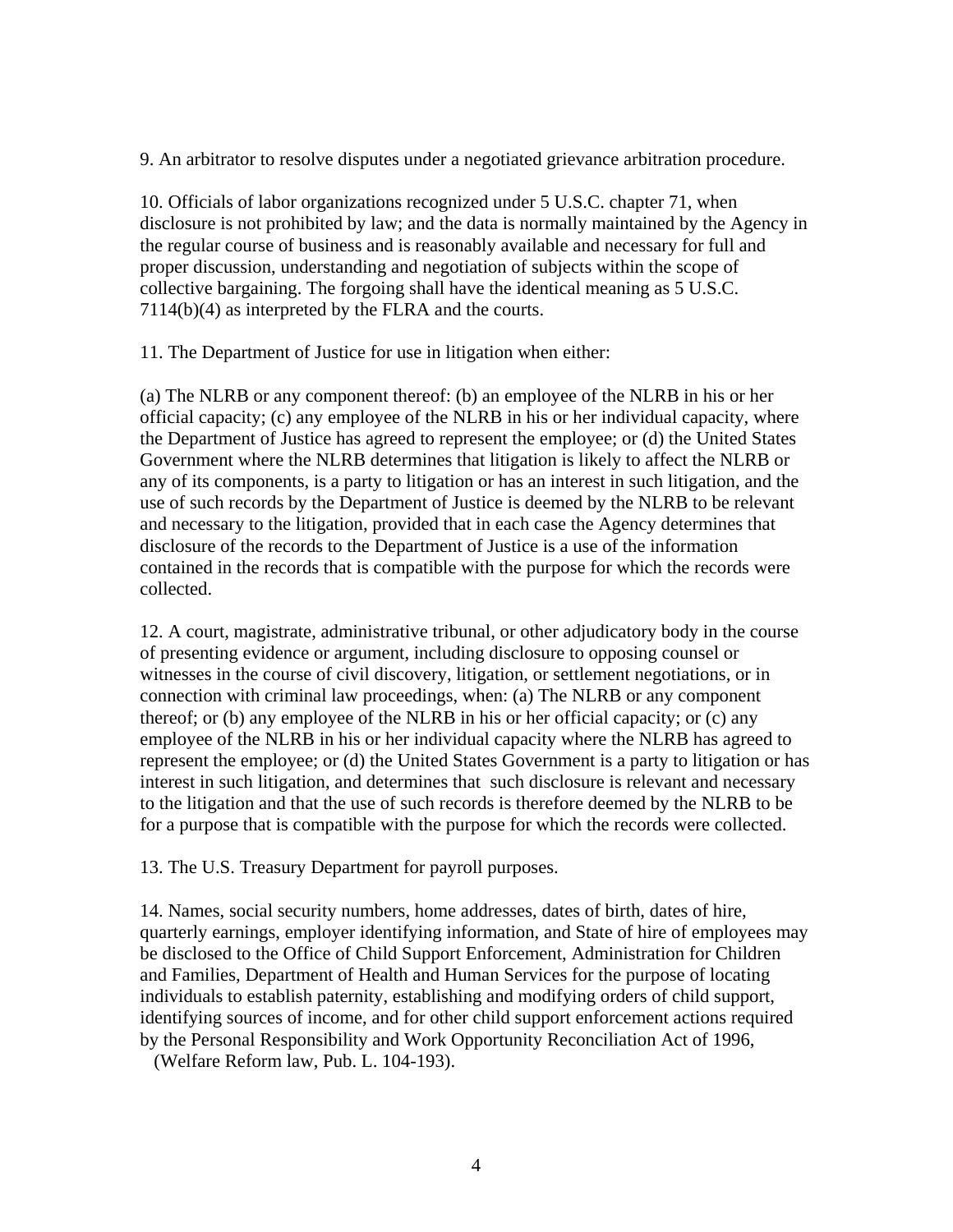Disclosure to consumer reporting agencies:

None.

Policies for storing, retrieving, accessing, retaining, and disposing of records in the system:

Storage:

Records are maintained in file folders, on employment history cards, on microfiche, on computer disks and diskettes, on magnetic computer tapes, and on computer printouts.

## Retrievability:

Records are retrievable alphabetically by individual name and/or personal identifier (social security number).

## Safeguards:

Maintained in file cabinets within the Payroll/Personnel Systems Unit. During duty hours, file cabinets are under surveillance of personnel charged with custody of the records, and after duty hours, records are behind locked doors. Computer records can be accessed only through use of confidential procedures and passwords.

Access is limited to personnel who have a need for access to perform their official functions.

Retention and disposal:

Files are disposed of according to applicable provisions of the General Records Schedules issued by the National Archives and Records Administration, and with General Accounting Office approval. Microfilm, magnetic strip ledgers, and microfiche are maintained for 56 years after the date of last entry, GRS 2.1.

System manager(s) and address:

Director of Personnel, NLRB, 1099 14th St., NW., Washington, DC 20570-1000.

Notification procedure:

An individual may inquire as to whether this system contains a record pertaining to her or him by directing a request to the system manager in accordance with the procedures set forth in 29 CFR 102.117(f).